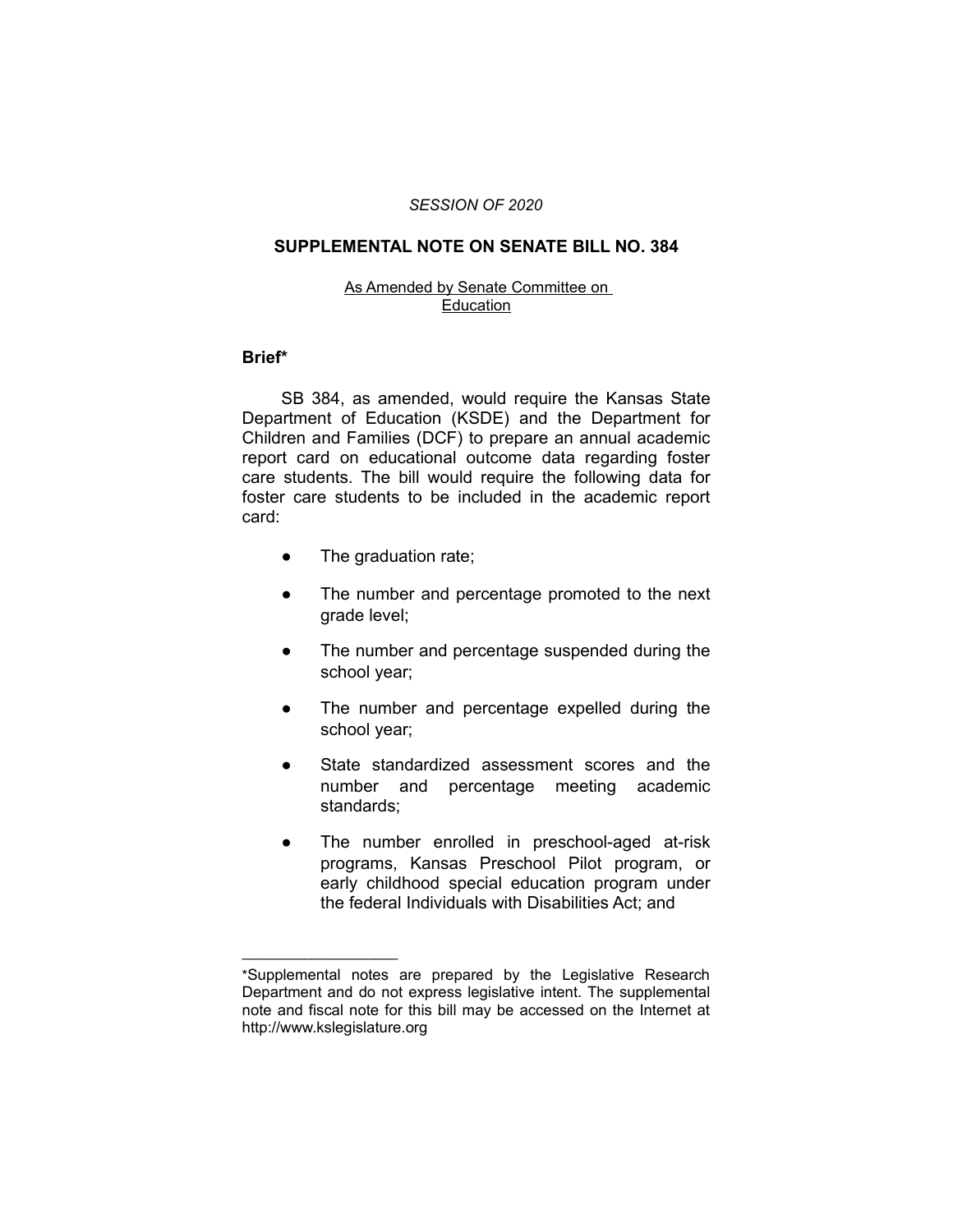The total number of foster care students in the state and how many are enrolled in school districts and how many are enrolled in accredited nonpublic schools.

 The bill would also require de-identified disaggregated race and ethnicity data for all of the required data. The bill would require the academic report card to be submitted to the House Committee on Education and the Senate Committee on Education on or before January 15 of each year.

# **Background**

The bill was introduced by the Senate Committee on Education at the request of Senator Baumgardner.

In the Senate Committee hearing, proponent testimony was provided by representatives of the DCF, Jobs for America's Graduates–Kansas, and the Kansas Appleseed Center for Law and Justice, noting the requirement for an annual report card would give a more complete understanding of a foster care student's experience in the education system. According to the proponents, the report card would allow for better tailored responses to the needs of foster care students and providing the report card data publicly will ensure transparency and promote accountability for the education of foster youth. Written-only proponent testimony was provided by a private citizen.

No neutral or opponent testimony was provided.

The Senate Committee amended the bill to change the language of "report" to "academic report card," make technical corrections, require de-identified disaggregated race and ethnicity data for all of the required data, and add the Kansas Preschool Pilot program or early childhood special education program under the federal Individuals with Disabilities Act to the requirement to report the number and